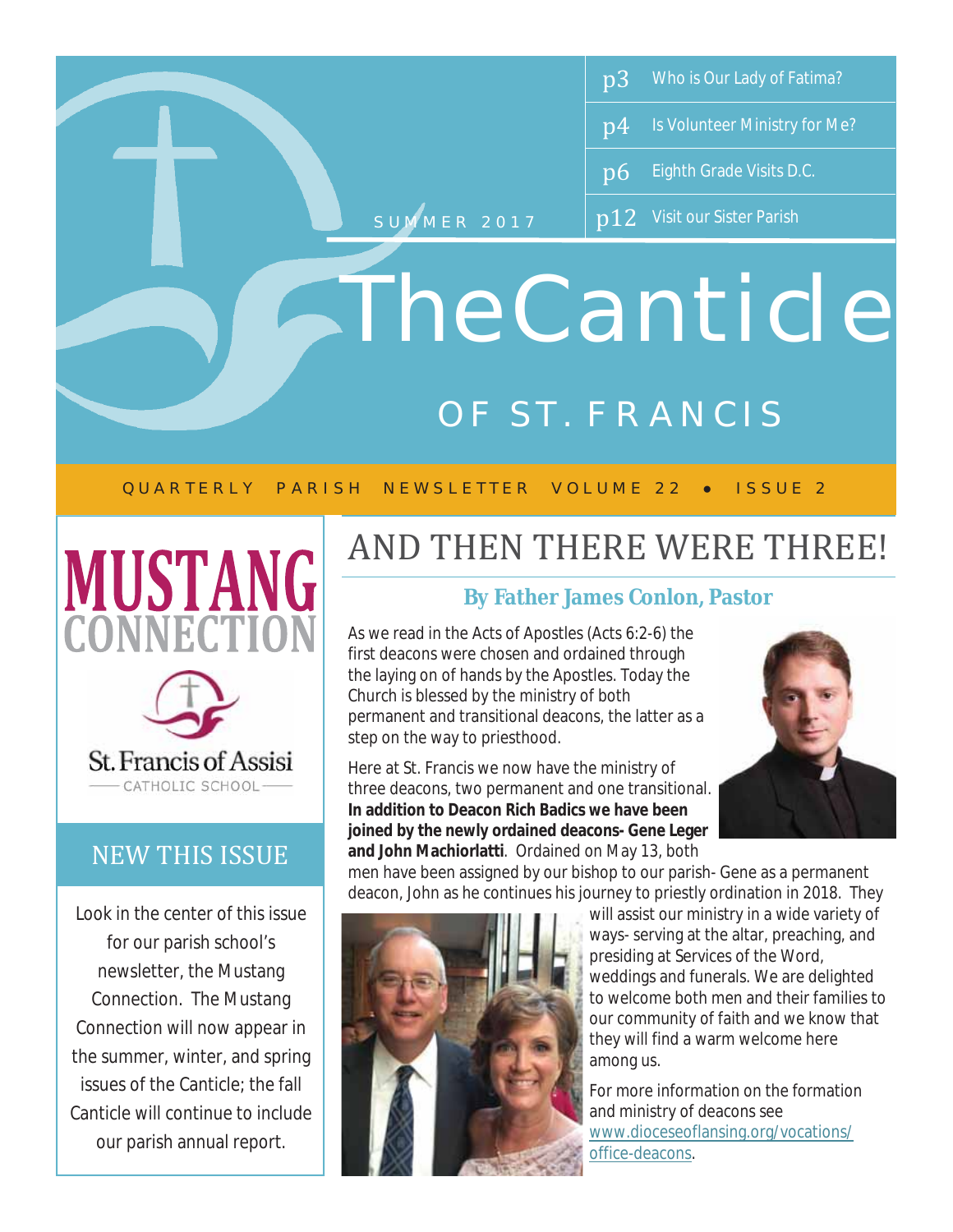#### RELIGIOUS EDUCATION

## SIGN UP FOR VACATION BIBLE SCHOOL

#### Maker Fun Factory, Created by God for a Purpose

Sign Up your Child today for Vacation Bible School: Monday-Friday, July 17-21 from 9am to 12 noon\* \*longer on Friday for the picnic **Sign Up online at http:// www.stfrancisa2.com/kids/**

Imagine a world where curious kids are hands on inventors who discover they are wonderfully crafted by God. We'll be mixing a little engineering and the sciences with lots of faith, mission, and



*"You formed my inmost being;* 

*you knit me in my mother's womb.* 

*I praise you, because I am wonderfully made;* 

*wonderful are your works!* 

*My very self you know."* 

Psalms 139:13-14

Catholic tradition. Your child will share in the delight of exploring God's creation while focusing on stories of people who offer hope to others.

The adventure begins in Vacation Bible School for children entering grades preschool through 5th grade in the 2017-208 school year. We'll have plenty of inventive surprises, creative activities, games, food, and fun, all imbued with mission and purpose, **"for we are God's handiwork, created in Christ Jesus for the good works that God has prepared in advance, that we should live in them (Eph 2:8-10)."**

Parents, please plan on joining your children on Friday, July 21 at 12 noon. We'll end with a closing program in church, followed by a grand picnic on the lawn of church until about 2pm.



#### **VBS VOLUNTEERS ARE NEEDED**

Many hands are needed to help with Vacation Bible School and High School, Middle School, and Adult volunteers are very much appreciated. Volunteers are needed as Group leaders and Aides. We also need help in Crafts, Recreation & Games, the Kitchen (snacks), and the Nursery (for children of VBS volunteers).

Especially needed are singers and musicians to join the VBS band that opens each day's activities, enriches the children's morning with music sessions, and leads the praise and worship in the closing program on Friday of VBS week. The VBS band also leads our music for the 10:30am Sunday Mass on July 16.

VBS Forms are available online at **http://www.stfrancisa2.com/ kids/**

You may also pick up a form for your child or sign up to

volunteer at the Parish or Religious Education Offices. Contact us (Julie, Helena, or Ellen) at stfreled@stfrancisa2.org or (734) 821-2130 for questions or more information.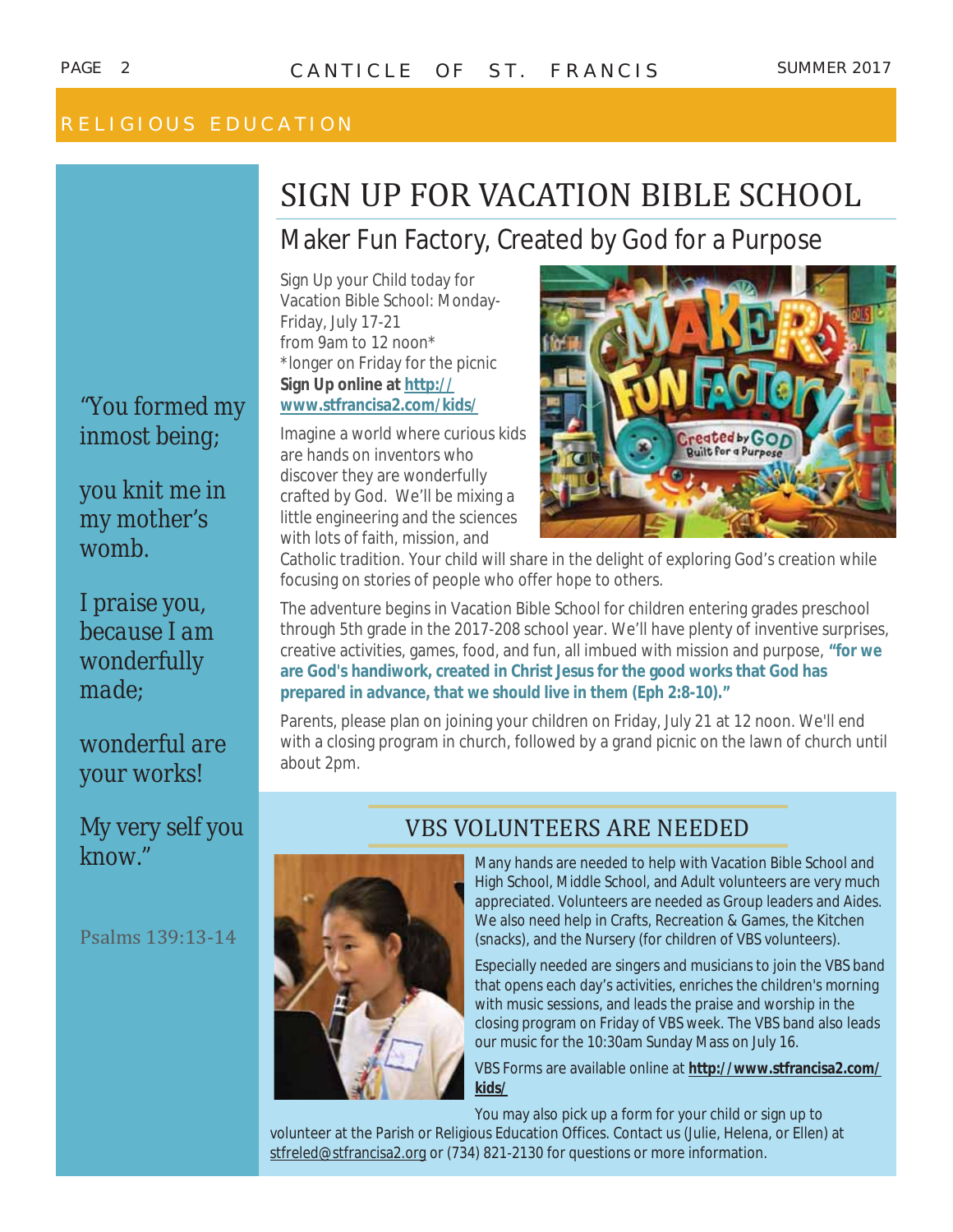#### PARISH-WIDE EVENTS

## WHO IS OUR LADY OF FATIMA?

#### Learn more at a presentation by Ellen Ward on July 9

On May 13, 1917, the Blessed Virgin Mary appeared to three children in Fatima, Portugal urging a message of peace through following Jesus Christ.

Last year, Pope Francis declared an extraordinary Jubilee Year of Mercy. This year, the Pope has made a spiritual pilgrimage to Fatima and invites us to do the same. A spiritual pilgrimage can be made locally to any church or shrine that displays the statue of Our Lady of Fatima with reverence and intent (similar to the holy doors of last year).

Our world is eerily similar to 1917 with threats of war, yet as Pope Francis reminds us, "There are many unjust situations, but we know that God is suffering with us, experiencing them at our side. He does not abandon us."

We'll re-explore the message of Fatima in

light of our modern times. Ellen Ward (Masters of Pastoral Studies, Sacred Heart Seminary) will combine Pope Francis' writings with a bit of research on both the Fatima event and St. John Paul's thoughts on the subject.

**All are welcome in our conversation: "Our Lady of Fatima for Believers and Skeptics." Join us on Sunday, July 9 at 9:15am** for a talk over coffee and donuts on this fascinating topic. The talk will last about an hour. Scott Wright (Masters of Social Sciences) will also present on Pope Francis' desire to include the homebound and sick in this year's pilgrimage.

Below, our pastor Fr. James blesses a statue of Our Lady of Fatima. Pope Francis has encouraged the faithful to make a spiritual pilgrimage to a local statue of Our Lady of Fatima.



## **SUMMER** ORGAN **RECITAL**

**August 4th, 7:30pm** 



Dr. Timothy L. Huth, organ, and John Huth, trumpet, present a range of pieces, from Baroque to contemporary, on August 4th at 7:30pm at St. Francis. They are joined by guest soloist Dr. Carolyn Campfield Huth. Free admission. For more information, please visit the website or contact Jonathan Hasey:

jhasey@stfrancisa2.org or (734) 821-2124.

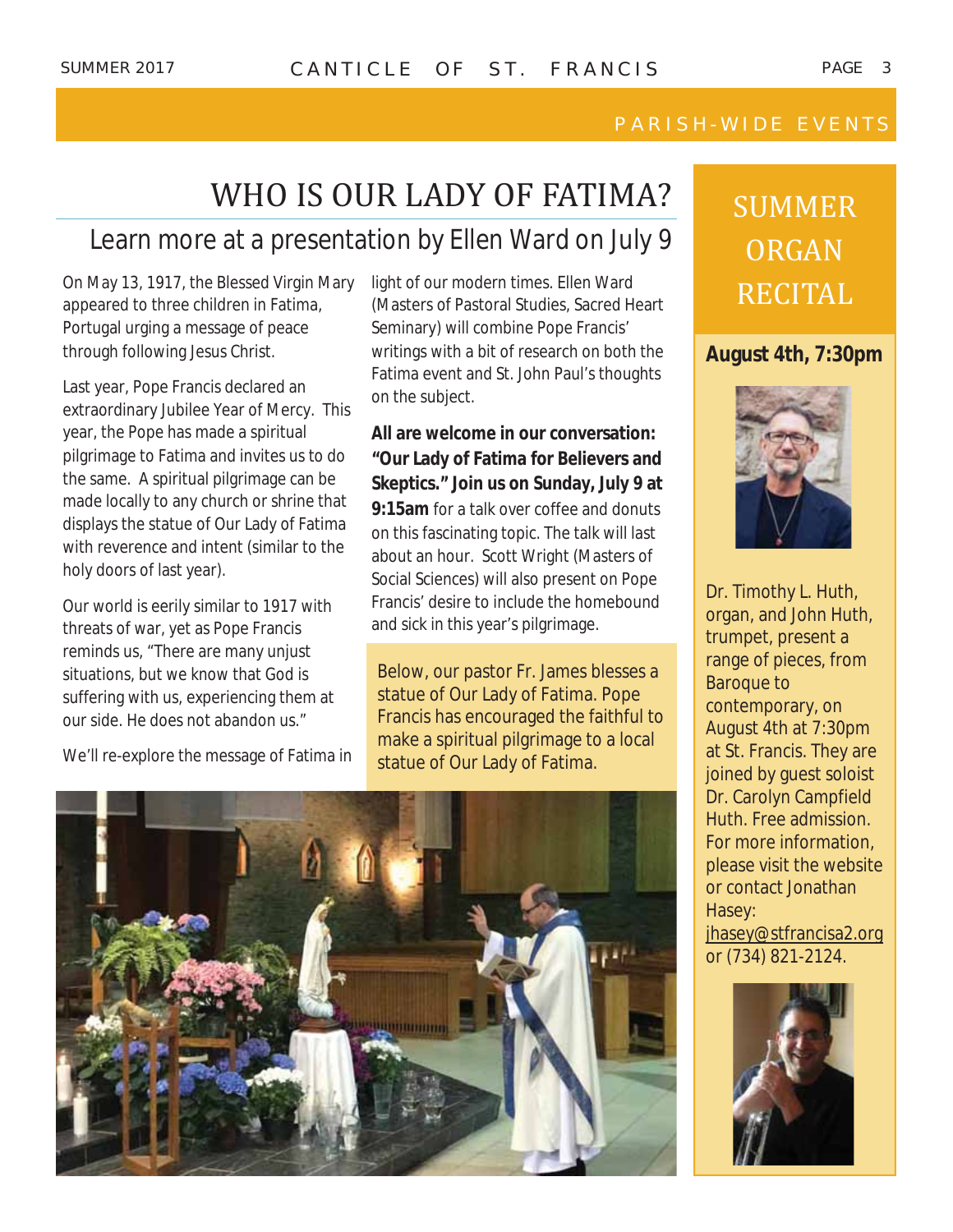#### PARISH LIFE

**Save the Date: New Altar Server Training for Grades 5 and up** 

Sun., Oct. 22 at 1:45pm Wed., Oct. 25 at 4pm Sat., Nov. 11 at 10am

Come meet, greet, and join in the fun at the



Sunday, September 10th Immediately following the 12:30pm Mass

Enjoy conversation with fellow parishioners and fun activities for all ages, hosted by the various ministries and groups of our parish.

If you are interested in helping to organize the Parish Picnic, or have ideas of activities for your ministry or group to host, join us for a planning meeting, Tuesday, June 20th at 7pm in the Parish Activities Center. If you are unable to attend the meeting, but would like to help, contact Kelly Hernandez at: khernandez@stfrancisa2. org or (734) 821-2122.

## IS VOLUNTEER MINISTRY FOR ME?

#### By Fr. Shaun Lowery, Parochial Vicar

Rotating each weekday, five women from my home parish in the Detroit Archdiocese volunteered to sit for two hours a day with my bedridden mother. They had coffee with her, talked about daily headlines, and helped adjust her pillows and paralyzed limbs. None of them could make my mother's situation better, but the women came and were present to my mother doing the most ordinary actions in a spirit of love and generosity that flowed from the relationship Jesus began with each of them the day they were baptized. This is ministry.

Ministry is about communion and about being in relationship with both Christ and with others. It is not about giving something to another who has a need. The key to any ministry is sharing an altruistic and loving presence to another person that flows from Christ, the source and example of all ministry. When we exercise a ministry through the parish – anything from being

"If we want to grow in a relationship with Jesus, then we should be involved in some sort of ministry. What's the point otherwise?"

a liturgical minister, to wiping down tables after coffee hour, to praying a rosary at home for the intentions of our fellow parishioners – we encounter the same Jesus whom we receive in the Eucharist and hear speak to us in the



Scriptures. If we want to grow in a relationship with Jesus, then we should be involved in some sort of ministry. What's the point otherwise? Our parish is a mega ministry resource with abundant and diverse opportunities to encounter Jesus Christ and grow closer to him.

Ministry is not the responsibility of an elite group. It is for anyone who has been baptized into Christ. During these summer months consider what volunteer ministry you will continue or you will take on this fall. Make a commitment to Christ and the parish to give of yourself after the example of Christ and at his command. Practically speaking volunteer ministry is a great way to get to know other people in our large parish community. It also teaches the minister to more easily discover God's presence in all of the ordinary and extraordinary events and encounters of daily life.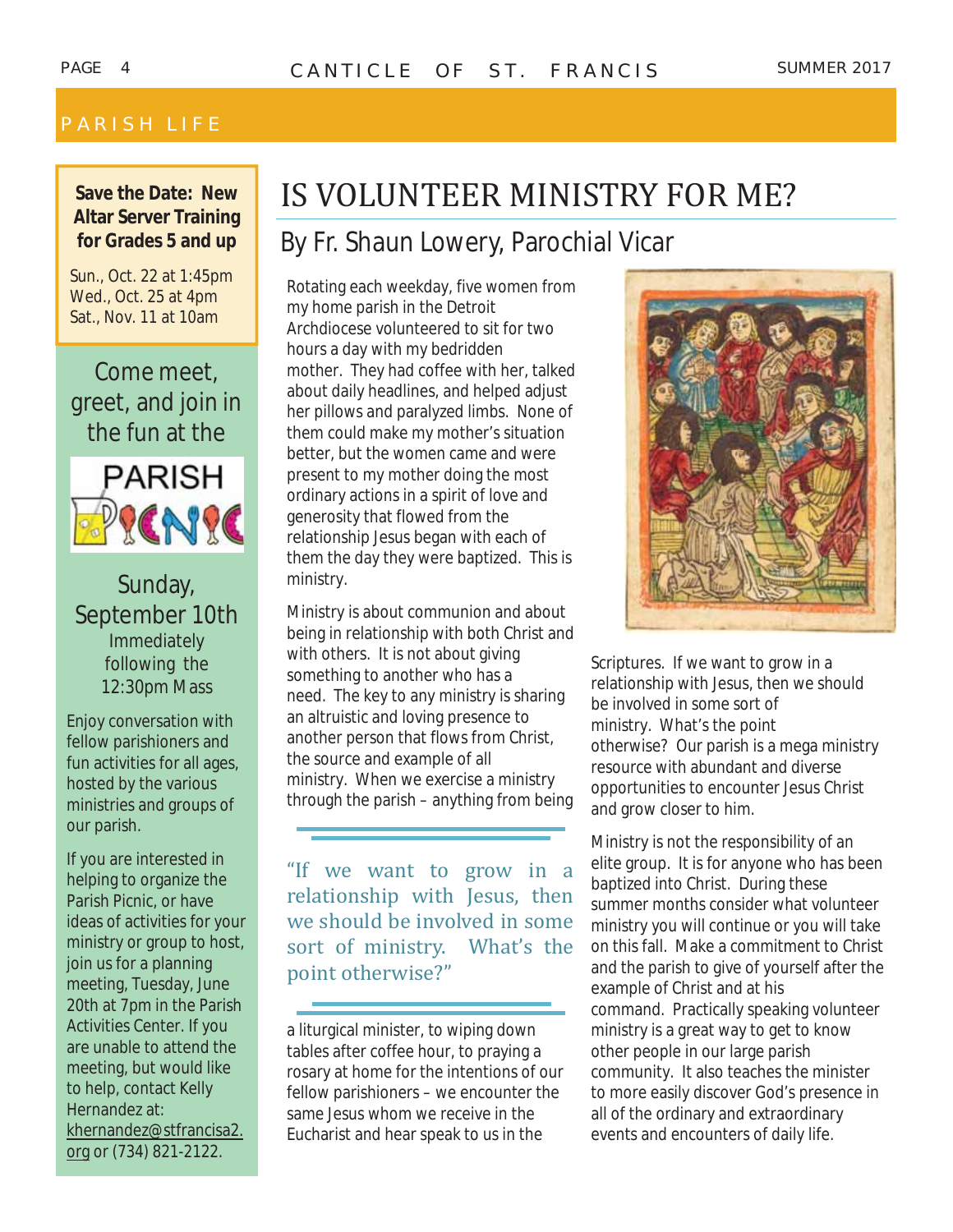#### PARISH LIFE

## CALLING ALL YOUNG ADULTS!



#### **V Encuentro**

Earlier in the year, we successfully concluded the session of the Fifth Encuentro, and we reported to the Diocese the ideas we gathered through prayer and our conversations, on how to better serve the Hispanic community. Now is when the work really begins for the participants, with fire in our hearts and the new skills we learned, God has sent us forth to Evangelize, especially those in the peripheries!

Hemos finalizado exitosamente las sesiones del V Encuentro, y reportamos a la Diócesis las ideas recabadas mediante oración y conversación, acerca de cómo la Iglesia puede servir mejor a la comunidad hispana. ¡Ahora es cuando el trabajo realmente comienza para los participantes, con el fuego en el corazón y armados con nuevas habilidades, Dios nos ha enviado a Evangelizar, especialmente a aquellos en la periferia!

### ¡Atención jóvenes adultos!

Planning is in full swing for 2019's World Youth Day in Panama January 21 - January 28, 2019

World Youth Day is an important celebration of our faith, mainly because:

- Our Church celebrates and puts its trust in the young people .
- We make a pilgrimage, a tradition that stems from early Christianity.
- We encounter the millions in the Catholic community.

Be a part of this life-changing trip! Questions to Jake: jkanitz@stfrancisa2.org or Claudia: cmorales@stfrancisa2.org

Hemos iniciado los planes para Jornada Mundial de la Juventud 2019 en Panamá 21 al 28 de enero de 2019

La Jornada Mundial de la Juventud es una importante celebración de nuestra fe, principalmente porque: Nuestra Iglesia celebra y pone su confianza en nosotros, los jóvenes.

- Hacemos peregrinaje, una tradición que proviene del cristianismo primitivo.
- Nos encontramos con la comunidad católica.
- ¡Sé parte de este viaje que cambiará tu vida!

#### Preguntas a Jake: jkanitz@stfrancisa2.org O Claudia: cmorales@stfrancisa2.org.

"At the conclusion of the Kraków World Youth Day, I announced the next stop in our pilgrimage, which with God's help will bring us to Panama in 2019. On this journey we will be accompanied by the Virgin Mary, whom all generations call blessed (cf. Lk 1:48). This new leg of our journey picks up from the one that preceded it, centred on the Beatitudes, and invites us to press forward. I fervently hope that you young people will continue to press forward, not only cherishing the *memory* of the past, but also with *courage* in the present and *hope* for the future."

-Pope Francis, Holy Father's Message for WYD 2019

This quarterly newsletter was printed as a courtesy by J.S. Paluch Company, Inc – our weekly bulletin publisher (800-621-5197 or www.jspaluch.com)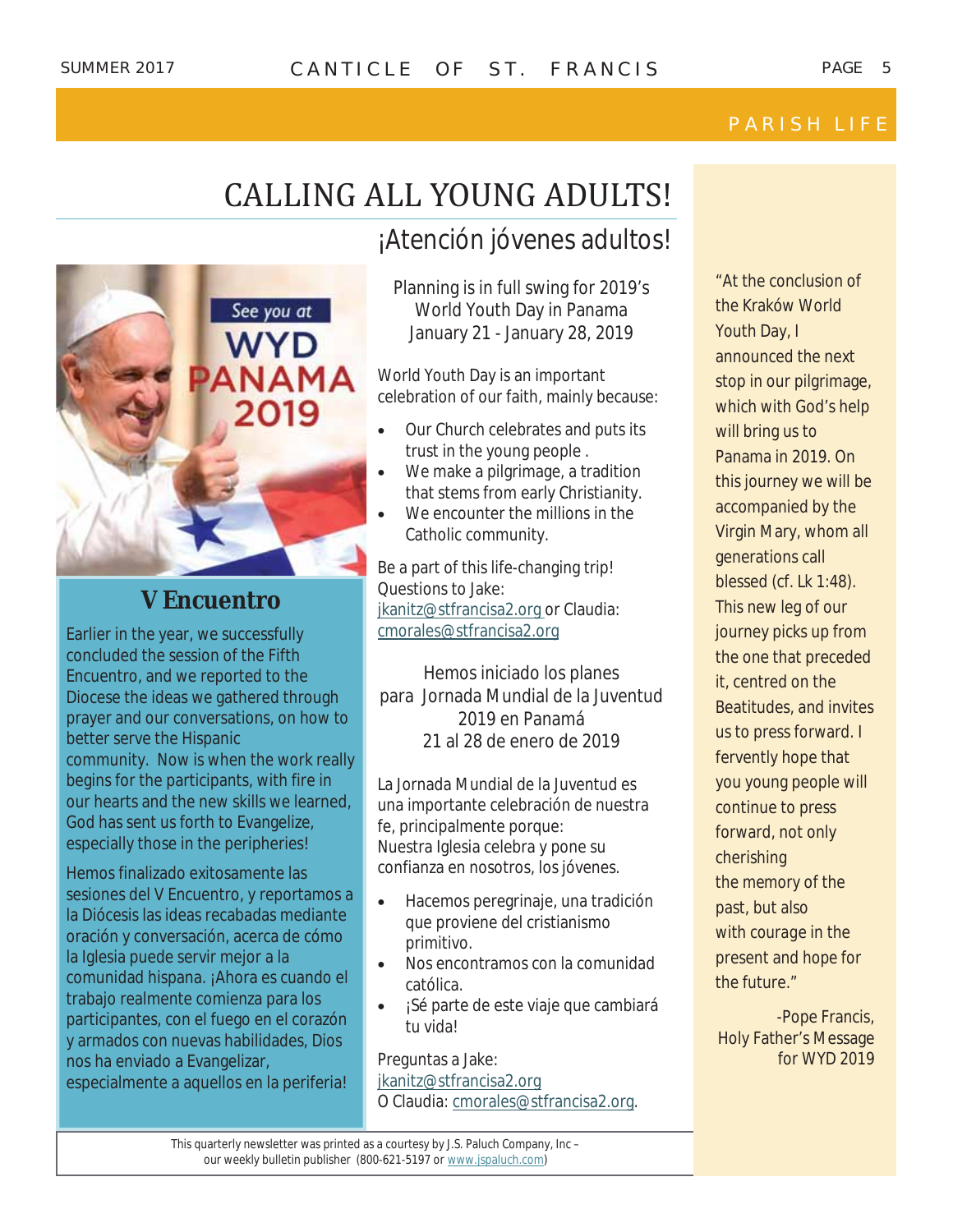#### ST. FRANCIS PARISH SCHOOL

# EIGHTH GRADE

Our eighth grade class traveled to Washington D.C. this spring with Principal Julie Pritzel and Pastor Fr. James. The group celebrated the year, learned and grew in their faith, and studied the history of our country. Fr. James celebrated a beautiful mass at The National Shrine of Immaculate Conception.

Highlights included visiting the Lincoln Memorial, the White House, and the Capital. Several eighth graders laid a wreath at the Tomb of the Unknown Soldier (photo, right). The group also visited various Smithsonian Museums, Gettysburg, the Pentagon 9/11 Memorial, and Ford Theatre. Said Principal Julie Pritzel, *"The laughter, joy, and memories shared were once in a lifetime. I really will miss this group!"*

## LOOKING AHEAD TO A NEW YEAR

#### VISITS D.C. A reflection by Principal Julie Pritzel

It's been a wonderful year but we are always looking to the exciting things ahead for St. Francis Parish School. There is so much to look forward to in the fall of 2017:

Throughout the year we installed Interactive Whiteboards and the teachers are learning to integrate 1-1 tablets with the new technology in their classrooms. Thanks to our Annual Appeal for helping us raise these funds to make it all possible.

In September, the school will be introducing our new and updated Library. We have done renovations to create a 21st century literacy environment.

We will be welcoming two new sixth grade teachers and a new kindergarten teacher in the fall. We love having new



members join our family and are excited for the changes ahead. See the second page of the Mustang Connection, "From the Principal's Pen," to learn who we bid farewell to this year.

This year we used block scheduling in the middle school and experienced great success in math and science in particular. We will be continuing this next year.

Our Middle School Choir will be traveling to Barcelona in the summer of 2018. They will spend the year preparing for this great trip!

St. Francis School completed our Accreditation Site Visit this year. We are waiting for the report, but Catholic schools from our Diocese were very impressed with our practices and how well our school educates and forms its students.

St. Francis School (Parish) is joining Catholic Youth Organization Athletics for fifth and sixth grade. The following sports will be included: Football, soccer, volleyball, cross country, basketball, bowling, baseball, softball, lacrosse, and track. Parishioners are welcome to inquire as well. Please email shenseler@stfrancisaa.org if you are interested.

I wish everyone a blessed and peaceful summer.

Yours in Christ,

Julie Fantone Pritzel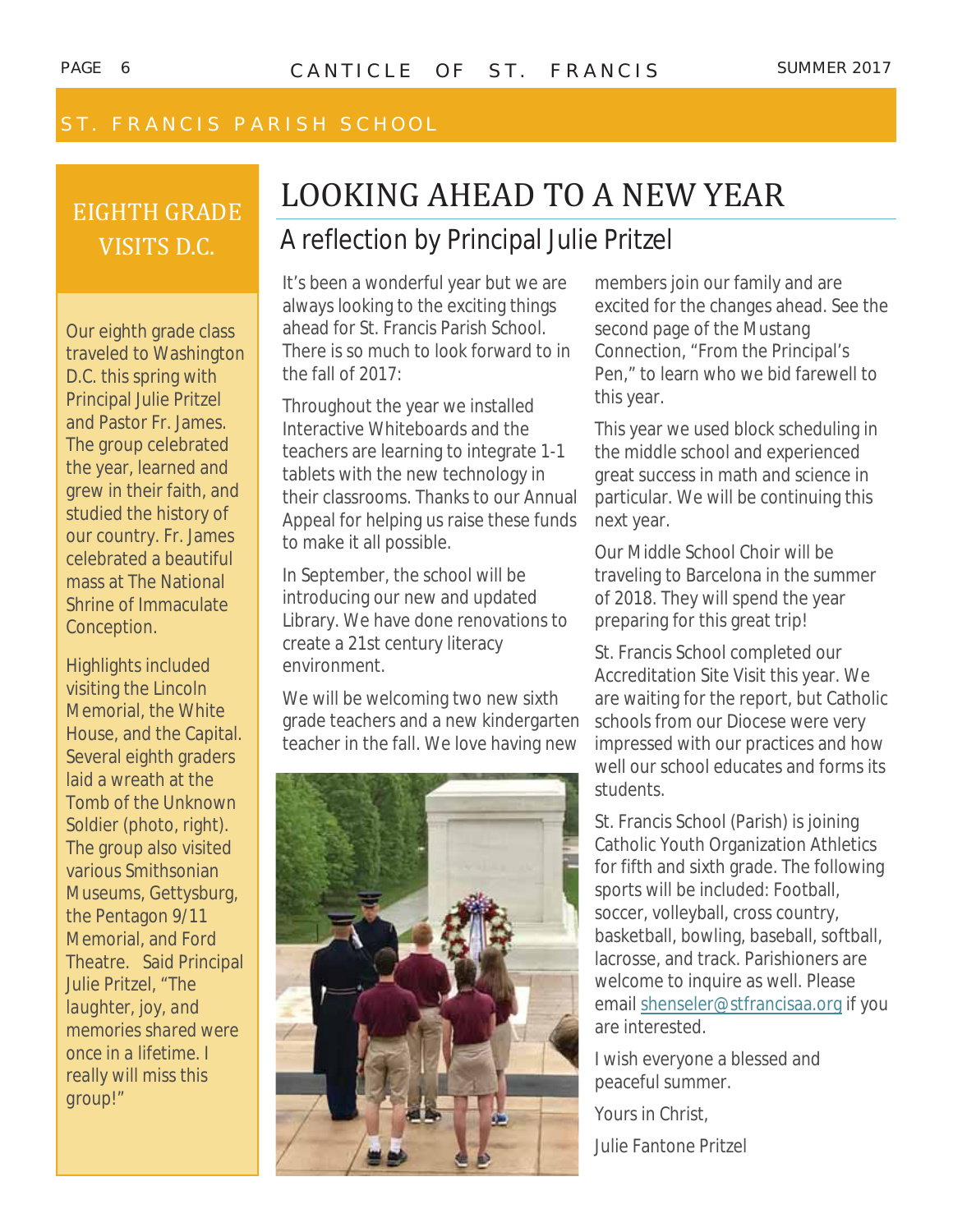

# MUSTANG CONNECTION

#### **ALUMNI AND FRIENDS NEWSLETTER**

|    | <b>In This Issue</b><br>Summer 2017                   |  |  |  |
|----|-------------------------------------------------------|--|--|--|
| p2 | From the<br>Principal's Pen                           |  |  |  |
| p3 | Former Student to be<br>Ordained to the<br>Priesthood |  |  |  |
| p3 | Library Ribbon-Cutting<br>Ceremony                    |  |  |  |
| p4 | Our Newest Alumni<br><b>Families</b>                  |  |  |  |
| p4 | <b>Important Dates</b>                                |  |  |  |
|    | Support St. Francis<br>Catholic School                |  |  |  |

#### **Philosophy and Mission Statement**

*St. Francis of Assisi Catholic School is a family-centered ministry of the St. Francis of Assisi Parish community where each student is valued, respected, safe, protected and nurtured as a unique creation of God. We challenge our students spiritually, academically and physically to learn, care and lead as they work to discover the plan that God intends for them. As followers of Christ, we strive always to instill in our students the message of St. Francis of Assisi … "Preach the Gospel always, and when necessary use words."* 

## The Pastor's Perspective

Welcome to our first consolidated issue of the Canticle and Mustang Connection newsletter. Our goal is to publish the pieces together to streamline production. printing, and postage, as well as inform everyone in our parish about our school. Look for the Mustang Connection newsletter in the summer, winter, and spring issues of the Canticle; the fall Canticle will include our parish annual report.



For over 67 years we have been a beacon of our Catholic faith and heritage in Ann Arbor. Together we have stood the test of time and the peaks and valleys of life. As we look ahead, I hear God calling us to even greater possibilities. Our parish has over 2,800 families and our school enrollment totals more than 400 children. Our parish is blessed to have vibrant liturgies and superb educational programs. Fulfilling all of our ongoing ministerial needs with our current space is often challenging.

We have a unique opportunity to stretch our wings again ... to build ... to grow. With your continued prayers and your generous financial support, we can construct a new parish center just west of our church, on the hill, as well as meet the needs of the wider church through a combined fundraising campaign - *Witness to Hope* - with the Diocese of Lansing. Our school can continue to flourish with additional building space too. (Imagine an Early Education Center in our existing parish office.)

I believe wholeheartedly that our community will rally behind this important undertaking. Updates from our discernment process will be printed in our bulletin periodically, as well as posted online for all to review.

Let us embrace change. We do that well here in Ann Arbor, and courageously! Let us welcome change on behalf of our faith home, our sanctuary in life, our source of peace and inspiration, joy and comfort, hope and love.

Sincerely yours in Christ,

Rev. Fr. James Conlon, Pastor

*"There is a time for everything, and a season for every activity under the heavens." Ecclesiastes 3:1*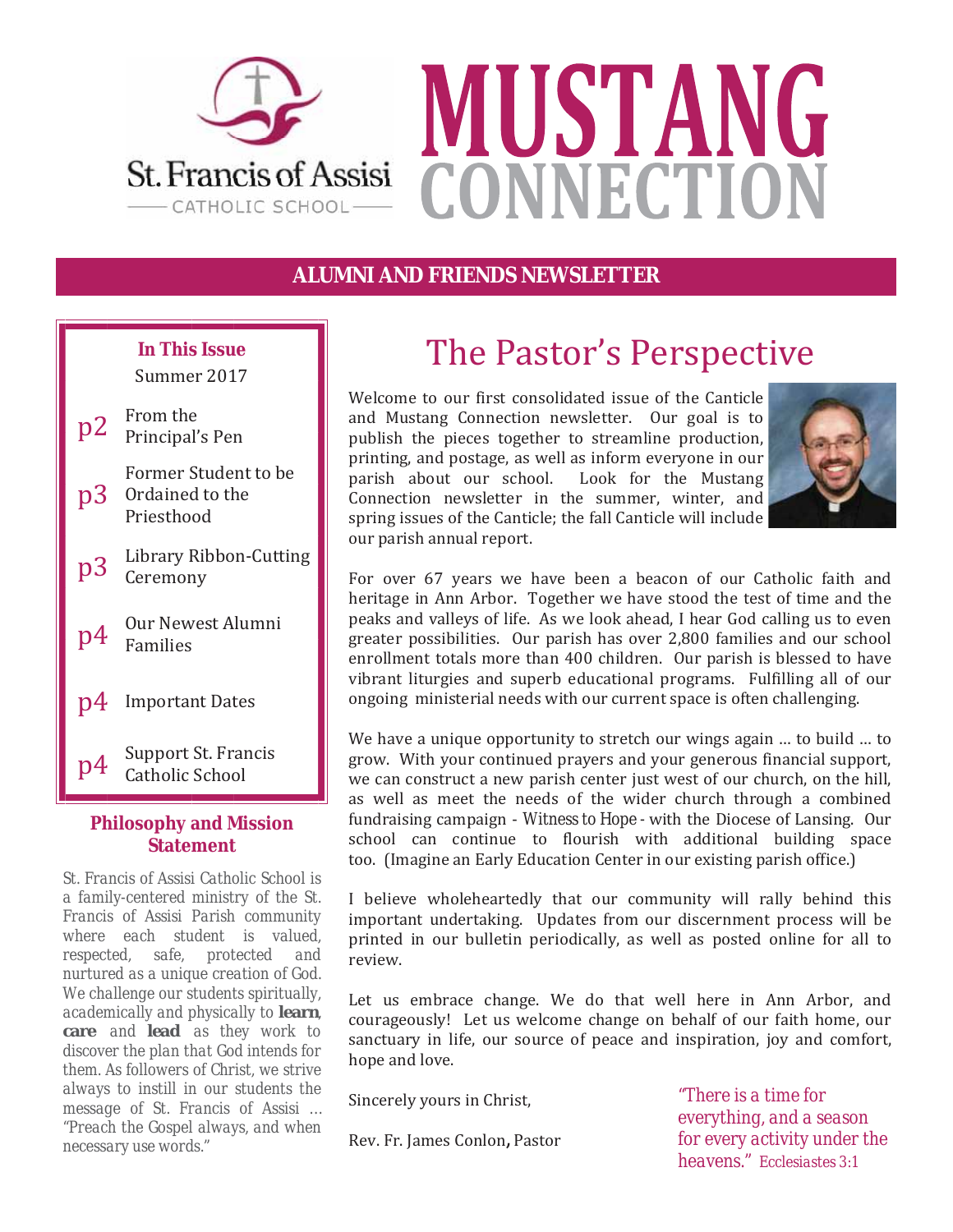## **From the Principal's Pen**



Happy summer, almost. Enrollment continues to grow at St. Francis of Assisi Catholic School. Many demographic and educational policies influence this, but I can't help but know it is the families and teachers that make a difference in our children's lives each day. Our Hopes and

Dreams Fund campaign gives more families the opportunity to afford our tuition. While still one of the least expensive parochial schools in town, I am not naïve that it is a sacrifice for many. How blessed we are to share the kingdom of our Lord with our children on a daily basis.

May and June are some of the busiest times for schools and St. Francis of Assisi Catholic School is no exception - but the hustle and bustle of spring started in March. March brought with it our 7-year reaccreditation site visit through the Michigan Association of Non-Public Schools. The teachers and staff began this process in 2015-2016 through a selfstudy of the Catholic School Standards. They were new standards for us and it was very helpful to reflect and find ways to grow as a school community. We are reaccredited and at the time of this publishing are waiting for the report any day.

Lent was extra special to our students this year as our parish's social justice minister, Scott Wright, visited classrooms to share more about India and the Diocese of Kottapuram. The students collected coins and brought them to Easter mass to help support this diocese. It was helpful to have Mr. Wright show presentations about India, meet with classes, and teach ways our students can help those in need in our world.

April allowed us to breathe a little bit with our spring break and Easter weekend. Prayer and reflection were part of our Holy Thursday events. We continued with our traditional Holy Week centers in Kindergarten through fifth grade, while sixth through eighth grade participated in a Seder Meal, various classroom reflections and studies of this special time.

Before I knew it, Fr. James and I were off to Washington D.C. with our eighth graders. What were we thinkingjust kidding! We had such a remarkable time. We celebrated Mass at the National Basilica of the Immaculate Conception, toured the Basilica, and even had Eucharistic Adoration. The trip definitely brought our eighth graders and leadership together. We visited many Washington D.C. attractions and stopped at Gettysburg for a tour on the way out.

Our fifth graders went off to the YMCA Storer Camp for science and teambuilding studies. They had a wonderful time and built memories they will take with them forever.

We were excited for our new art teacher this year, Ms. Jennifer Nowicki, to showcase all of her work through the Mary Lou Daby Fine Arts Night. She did not disappoint. The students' work under her guidance was breathtaking. I can't wait for my daughter to have her so I can hang her masterpieces on the wall (still 4 more years until that). Mrs. Maura Dalian and Mrs. Linda Opaleski composed their fourth grade version of the *Magic Flute* for the fourth grade musical. She'll never share that she does this, but Mrs. Dalian writes these plays the summer before and then meets with Mrs. Opaleski who adds in the songs, music, and dancing. While we get to see the students shine, I always love to see the heartfelt gifts of our teachers that are reflected through the performance.

June begins the planning for the year ahead. While I review ways to continue to bring opportunities of faith and education into the lives of our students, I reflect on the year and work with my teachers and pastoral team to find ways to build our school. Some things I am looking into for the year ahead: mindfulness practices integrated with prayer and our Catholic faith, wider instruction for our native Latino and Hispanic students, more directed math instruction, and building a deeper sense of community for our families through our PTG (Parent Teacher Guild).

This year we bid farewell to two teachers who have had an immeasurable impact on our school community. Mrs. Wendy Lemke is moving to Mt. Pleasant, Michigan to be with her husband. She will continue to share her gifts in Catholic education as a teacher at St. Joseph Catholic School. Ms. Elana Fata is moving back to the Lansing area where she will explore alternative professional options. We won't hold it against her that it is Michigan State country. We love both of these teachers immensely and are so grateful for the gifts they have shared with our school and teachers. At the time of publishing, their positions have yet to be filled.

You are all in my prayers this summer. Prayers and peace to you all as you relish in God's beauty near and far.

In peace,

**Iulie Fantone Pritzel**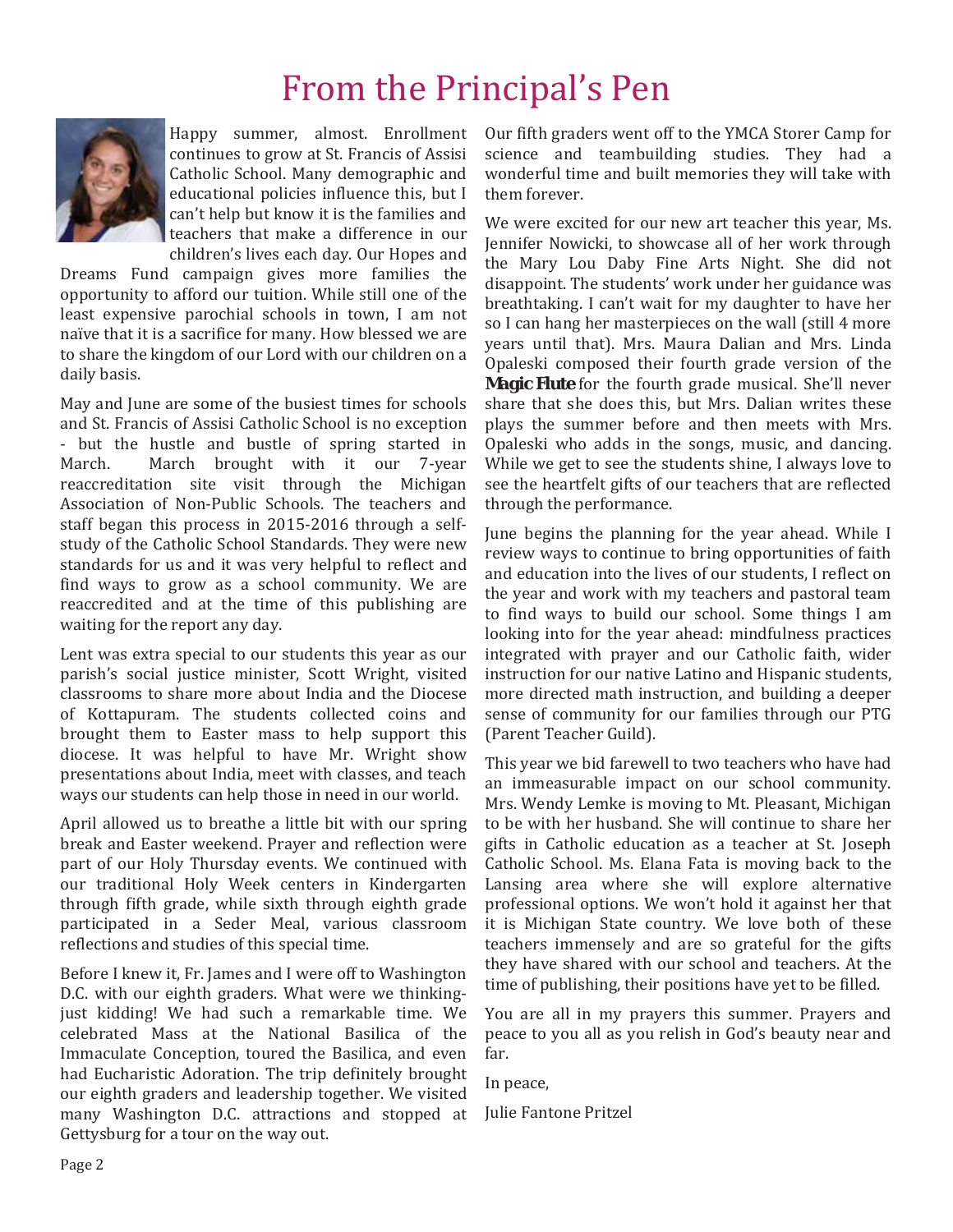## Former Student to be Ordained to the Priesthood

By Linda Miller, Past Principal, St. Francis of Assisi Catholic School



*You are invited to pray for Deacon Andrew Wakefield, an alumnus, as he prepares to be ordained to the priesthood for the Archdiocese of Washington on Saturday, June 17, 2017 at the Basilica of the National Shrine of the Immaculate Conception in Washington, D.C. St. Francis of Assisi Parish will honor Father Andrew with a Mass of Thanksgiving at 10:30AM on Sunday, June 25, 2017 .*

Thomas and Mary Wakefield enrolled Andrew in the first grade at St. Francis of Assisi Catholic School in 1988. Andrew came to school with an enthusiasm for learning, joy in communicating with his classmates and teachers, and a strong love for God and his faith.

Teachers remember Andrew as having a strong sense of self and an interest in serving others, particularly in his school, home parish, and community. After leaving St. Francis of Assisi Catholic School, he returned as a parish cantor in high school and college. Mrs. Theresa Ewald, retired school secretary, said, "His voice will be a *great asset in his ministry."*

Mrs. Donna Pezda, retired middle school math and science teacher, said, "Andrew is a young man who *certainly has his priorities in order in his life. I know Andrew will make a wonderful priest and he will be an asset to the parishes that he is assigned.*" Mr. Dave Longe, middle school history teacher and coach, ǡ*"He was a smart kid that completed a task before he was even asked because it needed to be done."*

Mrs. Maura Dalian, 4th grade teacher, remembers fondly that he was in her class the year that she gave birth to her twins. She recalls that he was so happy for her, especially when he and his mother would stop in after school when the twins were visiting so that each of them could hold one. He continues to ask of their progress and was surprised to hear that they have just turned 25.

As Andrew's school principal, I remember him having a joy for life, a wonderful smile, and an ability to care about others. I also recall that he would often stop to ǡ*"Mrs. Miller, I hope that you are having a nice day."* 

From all of us at St. Francis of Assisi Parish, we wish Andrew blessings in the days ahead. We will continue to pray for him and the work of the church.

## **Library Ribbon-Cutting Ceremony**

Plan now to join our St. Francis of Assisi Catholic School community on Friday, September 1, 2017 at 2:30pm in our library for a ribbon-cutting ceremony as well as some light refreshments. This celebration will showcase our newest renovations, which started in May 2017 and are scheduled to conclude in July 2017.

These capital improvements are due to the generosity of Gene Butman Ford and the Butman family, our 2016 Car Raffle supporters, and all of our school families who participated in our 2016 Car Raffle. We are using the proceeds from that signature fundraiser to pay for our library renovations.

As Ms. Katherine Pfeiffer, school Media Specialist / Librarian said, "The redesign of the library will create a *space that will provide more flexible use for seating for multiple uses. Moving the circulation desk will promote interaction between the students and better accessibility to the Media Specialist / Librarian."*

The St. Francis of Assisi Catholic School library provides quality resources that support and enrich St. Francis's curriculum while also meeting the religious, educational and recreational needs of its student population. Through the use of resources and technology, St. Francis students develop critical thinking skills as they learn to successfully locate, analyze, interpret and communicate ideas and information.

We look forward to having you help us inaugurate our newly renovated library on **September 1**! Let us honor this important milestone in our school's history together in fellowship. You are also welcome to contact Ms. Pfeiffer directly at kpfeiffer@stfrancisaa.org or (734) 821-2293 regarding our school's library.

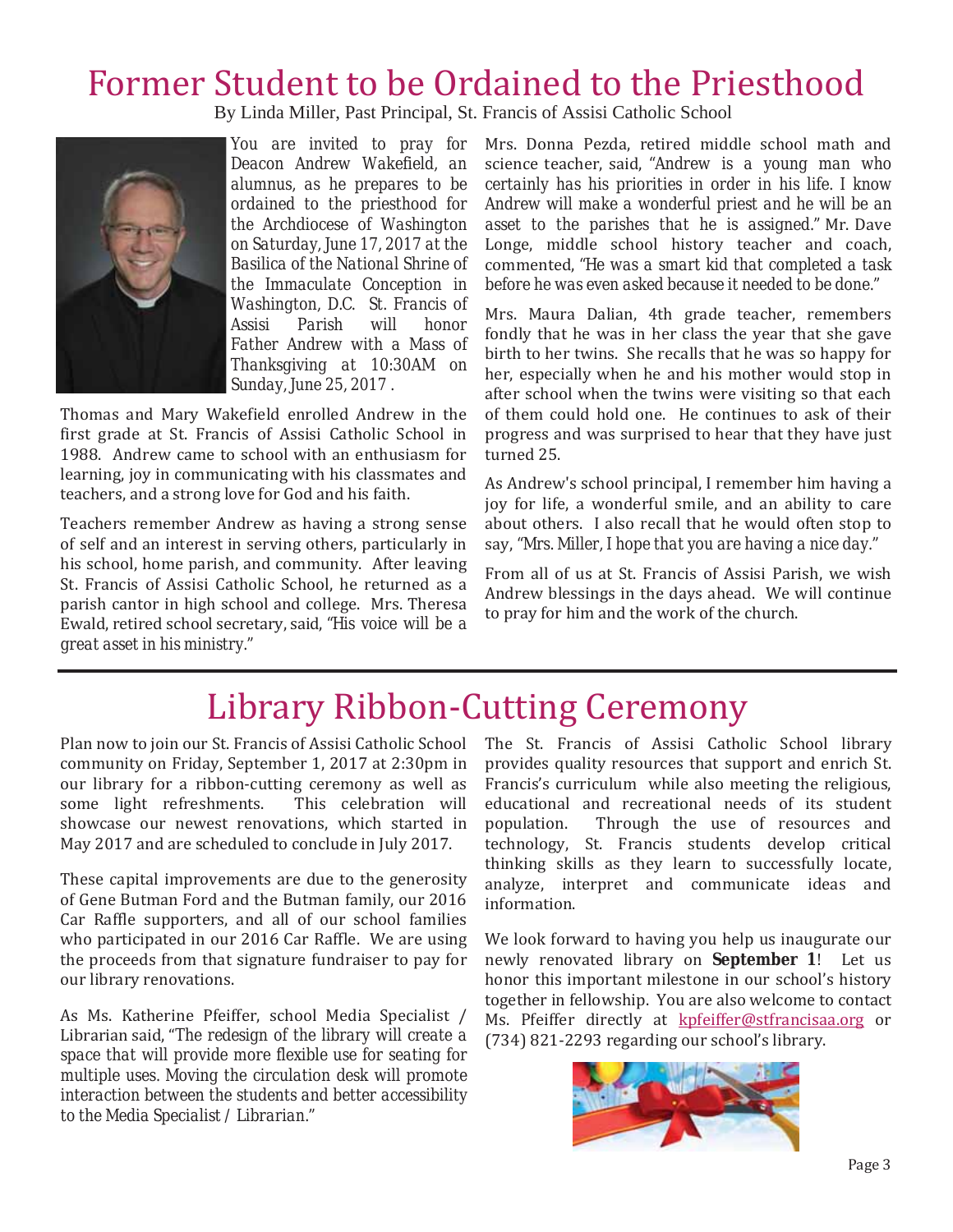## **Our Newest Alumni Families**

Congratulations to our newest alumni families! They graduated their last or only student in our 2016-2017 school year. May the Lord bless and ke in the years ahead.

### **Important Dates**

|                            | May the Lord bless and keep these families | June 18:        | Father's Day                                            |
|----------------------------|--------------------------------------------|-----------------|---------------------------------------------------------|
| ıhead.                     |                                            | <b>June 23:</b> | Teeing It Up for Tuition Golf Outing                    |
| Bozzi Family               | 11 years                                   |                 | The Polo Fields - Washtenaw                             |
| <b>Brimhall Family</b>     | 3 years                                    |                 | Visit stfrancisa2.com/golf to register                  |
| <b>Burnett Family</b>      | 3 years                                    |                 |                                                         |
| Catanzaro Family 5 years   |                                            | July 4:         | Independence Day                                        |
| Fitzgerald Family 13 years |                                            |                 |                                                         |
| <b>Getty Family</b>        | 11 years                                   | July 17-21:     | Vacation Bible School                                   |
| <b>Higgins Family</b>      | 9 years                                    |                 |                                                         |
| James Family               | 9 years                                    | August 15:      | <b>Assumption of Mary</b>                               |
| Jurasek Family             | 15 years                                   |                 |                                                         |
| Karibian Family            | 9 years                                    | August 28:      | 2017-2018 School Orientation                            |
| Lee Family                 | 4 years                                    |                 | Morning Only                                            |
| LoPresti Family            | 9 years                                    |                 |                                                         |
| Lutz Family                | 21 years                                   | August 29:      | <b>School Begins</b>                                    |
| <b>Miling Family</b>       | 19 years                                   |                 |                                                         |
| Moorman Family             | 9 years                                    | September 1:    | School Library Ribbon-Cutting Ceremony                  |
| Nakpairat Family           | 8 years                                    |                 | 2:30pm- School Library                                  |
| Nettle Family              | 9 years                                    |                 |                                                         |
| Pattee Family              | 2 years                                    | September 4:    | Labor Day                                               |
| Peoples Family             | 13 years                                   |                 | No School                                               |
| Plagens Family             | 3 years                                    |                 |                                                         |
| Pryor Family               | 4 years                                    | September 10:   | Parish Picnic                                           |
| Remillard Family           | 14 years                                   |                 | Immediately following the 12:30pm Mass,<br>until 4:30pm |
| Senn Family                | 3 years                                    |                 |                                                         |
| <b>Stubbs Family</b>       | 11 years                                   | September 30:   | 16th Annual Educational Trust Fund Benefit              |
| <b>Sweeney Family</b>      | 3 years                                    |                 | <b>Fall Harvest</b>                                     |
| <b>Szelag Family</b>       | 4 years                                    |                 | <b>Featuring: The Sun Messengers</b>                    |
| <b>Targett Family</b>      | 12 years                                   |                 | Michigan Union Ballroom                                 |
| <b>Weadock Family</b>      | 11 years                                   |                 |                                                         |
| Zeimet Family              | 7 years                                    |                 |                                                         |

#### **Support St. Francis of Assisi Catholic School**

| Name of Contributor                                                                                      |           |                                                                                                                                                                               | View our wish list at stfrancisa2.com/school/giving-alumni/wish-list/<br>Make an online gift at<br>stfrancisa2.com/school/giving-alumni/make-a-gift-to-the-school/ |                                                      |                                   |                                                                             |
|----------------------------------------------------------------------------------------------------------|-----------|-------------------------------------------------------------------------------------------------------------------------------------------------------------------------------|--------------------------------------------------------------------------------------------------------------------------------------------------------------------|------------------------------------------------------|-----------------------------------|-----------------------------------------------------------------------------|
| <b>Street</b><br><b>ZIP</b><br>City<br><b>State</b>                                                      |           | Send this form along with your tax-deductible donation to:<br>St. Francis of Assisi Catholic School<br>Development Office<br>2270 E. Stadium Boulevard<br>Ann Arbor, MI 48104 |                                                                                                                                                                    |                                                      |                                   |                                                                             |
| Alumna/us<br>$\prod$ Yes<br>□ My/Our child(ren) attended St. Francis of Assisi<br><b>Catholic School</b> | $\Box$ No |                                                                                                                                                                               |                                                                                                                                                                    | <b>Educational Trust Fund</b><br>Hopes & Dreams Fund |                                   | Please keep this gift anonymous.<br>This gift is in honor/memory of:        |
| \$<br>Contribution                                                                                       |           | <b>Check Enclosed</b>                                                                                                                                                         |                                                                                                                                                                    | School Operations<br>Tuition Assistance Fund         |                                   |                                                                             |
| Credit Card #                                                                                            |           |                                                                                                                                                                               | <b>Expiration Date</b>                                                                                                                                             | Security #                                           | $\Box$ MasterCard<br>$\prod$ Visa | Please send me information on<br>creating a gift in my estate plan.         |
| Cardholder's Signature                                                                                   |           |                                                                                                                                                                               |                                                                                                                                                                    |                                                      | American<br><b>Express</b>        | I have included St. Francis of Assisi<br>Catholic School in my estate plan. |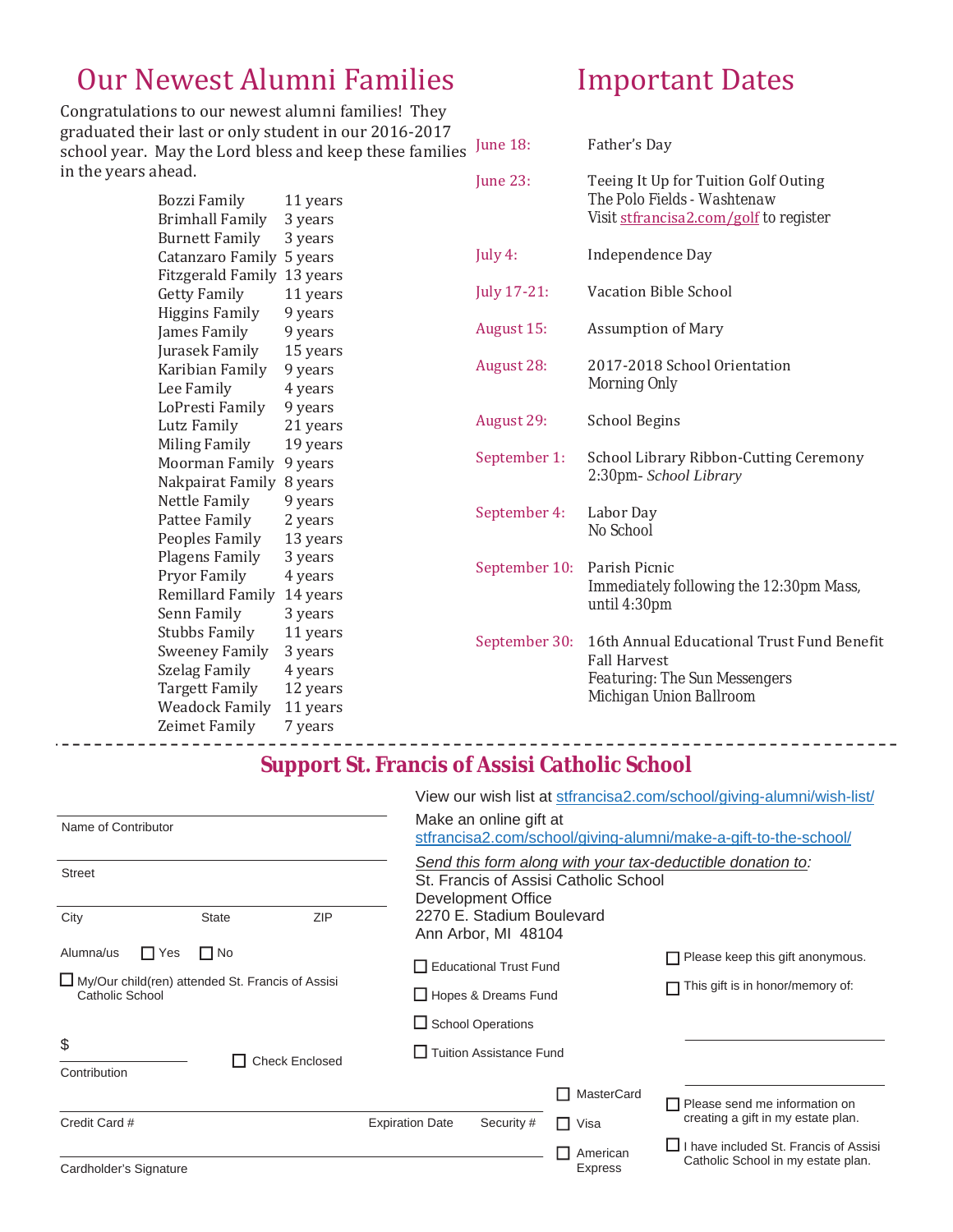

#### THANK YOU FOR SUPPORTING CATHOLIC EDUCATION!

St. Francis of Assisi Catholic School is a familycentered ministry of the St. Francis of Assisi Parish community where each student is valued, respected and nurtured as a unique creation of God. We challenge our preschool through eighth grade students spiritually, academically and physically to learn, care and lead as they work to discover the plan that God intends for them.

The need for tuition assistance at St. Francis of Assisi Catholic School is ever present. During the 2016/2017 school year, 37 students, representing 25 families (or 9% of our total school families) received \$118,103 in total financial assistance. Awards were given from either our Tuition Assistance Fund or our Hopes and Dreams Fund. We anticipate awarding a comparable amount of assistance in the 2017/2018 school year, and possibly more as enrollment grows.

Your participation in the St. Francis of Assisi Catholic School Teeing It Up for Tuition Golf Outing will help us continue to provide families who have a financial need with the Catholic education they seek at our school.

#### ST. FRANCIS PARISH SCHOOL

## **REGISTRATION**

| Name                                                                                                                                                                                                                                                                                                                                                                                      |
|-------------------------------------------------------------------------------------------------------------------------------------------------------------------------------------------------------------------------------------------------------------------------------------------------------------------------------------------------------------------------------------------|
| <b>Address</b>                                                                                                                                                                                                                                                                                                                                                                            |
| City, State, Zip                                                                                                                                                                                                                                                                                                                                                                          |
| Telephone                                                                                                                                                                                                                                                                                                                                                                                 |
| Email                                                                                                                                                                                                                                                                                                                                                                                     |
| Gold @ \$2,000 (\$1,680 is tax-deductible)<br>Silver @ \$1,000 (\$680 is tax-deductible)<br>Hole plus Foursome @ \$700 (\$380 is tax-deductible)<br>Hole @ \$100 (\$100 is tax-deductible)<br>Foursome Golf Package @ \$600 (\$280 is tax-deductible)<br>Single Golf Package @ \$150 (\$70 is tax-deductible)<br>Donation Only @ <b>Container Container Container Container</b> Container |
| I I will bring my own foursome.<br>Please place me in a foursome.                                                                                                                                                                                                                                                                                                                         |
| Mixed (Circle one)<br>Foursome preference:<br>M                                                                                                                                                                                                                                                                                                                                           |

#### Additional Scramble Team Members:

| 2)             |  |
|----------------|--|
| email address  |  |
| $\overline{3}$ |  |
| email address  |  |
| 4)             |  |
| email address  |  |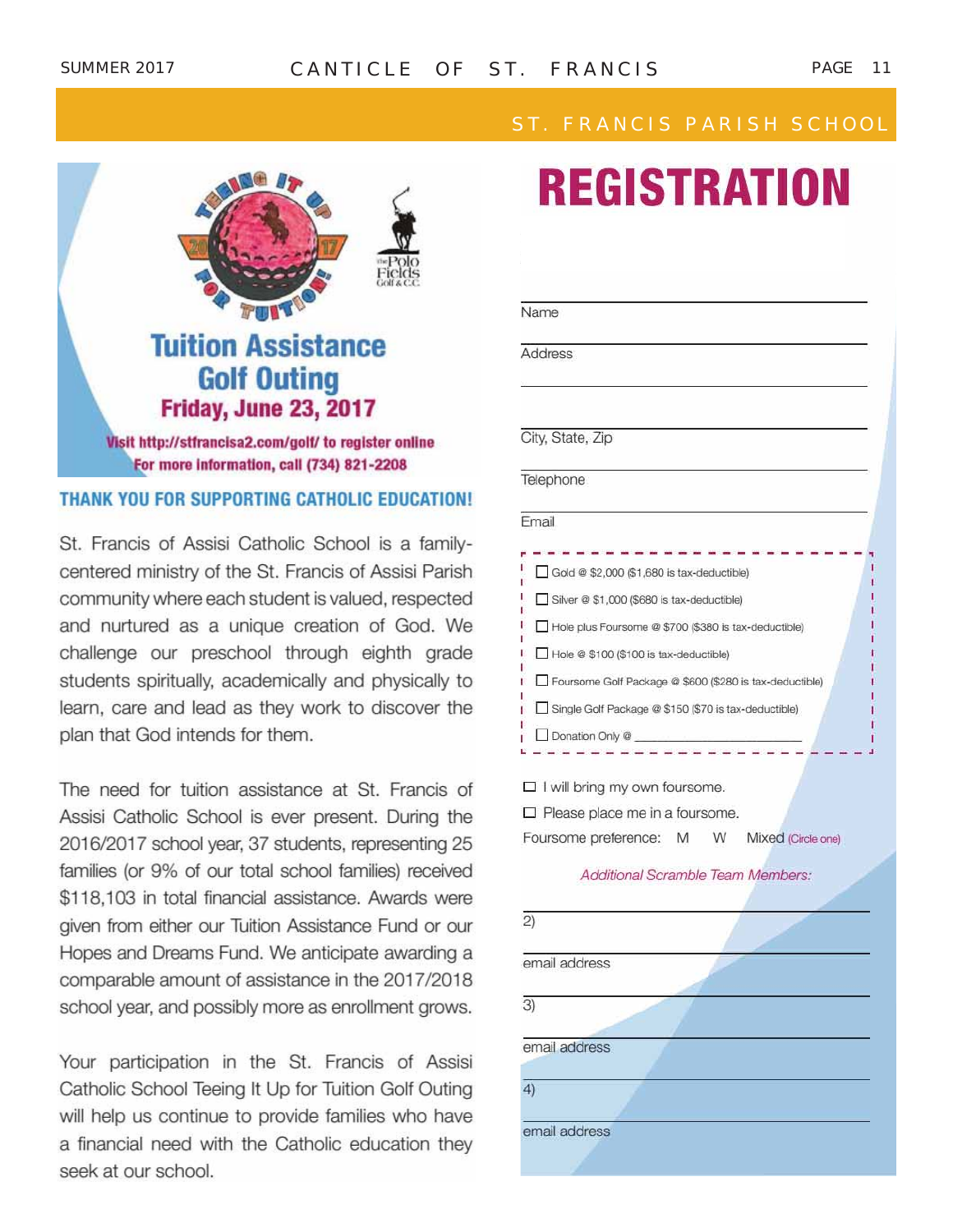#### SOCIAL JUSTICE

## **VISIT OUR SISTER PARISH**

#### Corpus Christi, Detroit

"If a brother or sister has nothing to wear and has no food for the day, and one of you says to them, 'Go in peace, keep warm, and eat well,' but you do not give them the necessities of the body, what good is it?"

James 2:15-16

Join us **June 25, 2017** to deliver groceries, visit our Sister Parish, and enjoy a fun and faith-filled time! Make this a family event. Children are welcome.

At 10:00am our carpool departs from St. Francis in time to attend the 11:00am Mass at Corpus Christi. Lunch will be provided for us. Then we will help unload/sort the groceries collected through our St. Francis Food Drive, as well as help prepare for their Summer Camp. By 4:30pm, we will be back at St. Francis. Sign-up & learn more at www.stfrancisa2.com/food-drives/

**Food Drive for Kids in Detroit**: Our contribution of groceries really helps those children and families most in need.

Even if you are not able to join us in Detroit, please pray for the summer camp, the children participating, and our Food Drive. Questions? Contact: Mary

Hayden (734) 973-0461 or Linda Wiseman

#### **STEPHEN MINISTERS: THE AFTER PEOPLE**

Frequently friends will ask, "I know you're involved in Stephen Ministry. Can you tell me exactly what a Stephen Minister is?" I like to explain that Stephen Ministers are "After People." Stephen Ministers are there: … after you've washed and returned the last casserole dish.

… after the relationship has ended but the wounds are still bleeding and painful.

...after the last child honks the horn, waves, and drives away - and the house suddenly seems incredibly empty. … after the doctors have said, "There's nothing more we can do."

We are ready to come alongside you - or your friends, neighbors, coworkers, or relatives - provide comfort and confidential support for as long "after" as we are needed.

Questions contact: Scott Wright (734) 821-2121.

(734) 971-9215.

*Our next training series (50 hours) begins in October 2017. This is a wonderful ecumenical training experience. Complete the application at: stfrancisa2.com/stephen* 

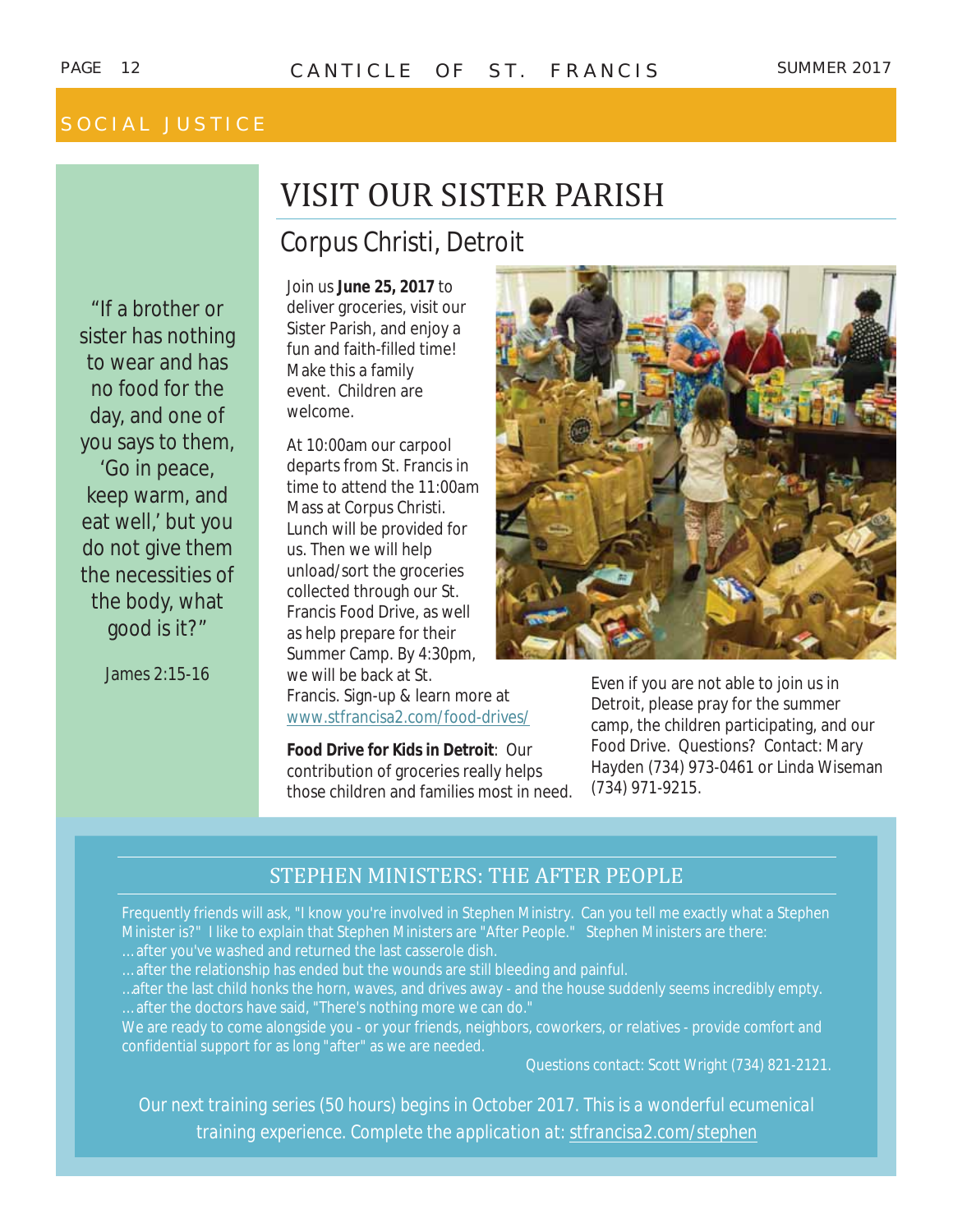#### SOCIAL JUSTICE

## VISIT THE HOMEBOUND AT ST. FRANCIS

#### See stfrancisa2.com/homebound-ministry

Parishioners who are unable to join us at Sunday Mass rely upon our ministers to bring Christ in the Eucharist to their home. Catholic relatives, friends and neighbors are invited to consider assisting with this ministry for their homebound loved one. Also, our homebound ministers visit individual residences, as well as residential care, assisted living and rehabilitation facilities to conduct communion services.

- Eisenhower Center Chapel, 3200 E. Eisenhower Parkway, Ann Arbor.
- Glacier Hills, 1200 Earhart, Ann Arbor.
- Heartland Healthcare, 4701 E. Huron River Dr., Ann Arbor.
- University Living, 2865 South Main Street, Ann Arbor.
- Whitehall Healthcare, 3370 East Morgan Rd, Ann Arbor.

Consider possibly ministering with St. Francis volunteer ministers at these facilities. Contact: Scott Wright (734) 821-2121 or swright@stfrancisa2.org.

- Brookhaven Manor, 401 Oakbrook, Ann Arbor.
- Cranbrook Apartments, 2901 Northbrook Pl, Ann Arbor.



#### JESUS SAID, "FEED MY SHEEP." **IOHN 21:17**

- **Grow and harvest vegetables for local pantries.** Our St. Francis Sustainable Vegetable Gardens produce fresh food, over 180lbs each year, for vulnerable children and families in our area. Sign up at stfrancisa2.com. Contacts: Rose Sherry (734) 657-0197 or family@rosendon.com; Erich Jensen (734) 771-8511 or erichjensen@msn.com.
- Help serve a meal for the hungry. A crew of St. Francis volunteers serve every third Friday evening of the month at Food Gatherers' Community Kitchen, located in the Delonis Center Shelter, 312 W. Huron, Ann Arbor. Cook at 3-5pm/ Serve at 5-7pm. To volunteer, contact Bridget at (734) 883-9112 or sign up at stfrancisa2.com.
- **Hand out groceries** at the Emergency Food program administered by Catholic Social Services at Northside Community Center, 815 Taylor, Ann Arbor. If you can help for even 30 minutes please sign up at stfrancisa2.com or call (734) 662-4462.

### **Jail Ministry**

*"I was in prison and you visited me." … "When did we see you in prison, and visit you?"* 

*Matthew 25:36-39* 

Volunteer ministers meet with both men and women in the jail. We celebrate Catholic services and share our faith in Jesus. Healing happens in our church community, especially when we care enough to spend a little time together.

You are invited to an **Orientation on Saturday, July 15 from 9am-11am**.

These Orientations for new volunteers are scheduled only three times a year (around February, June, and September).

Visit those in jail or prison! See www.stfrancisa2.com/jail Please RSVP. Contact: Scott Wright (734-821-2121) swright@stfrancisa2.org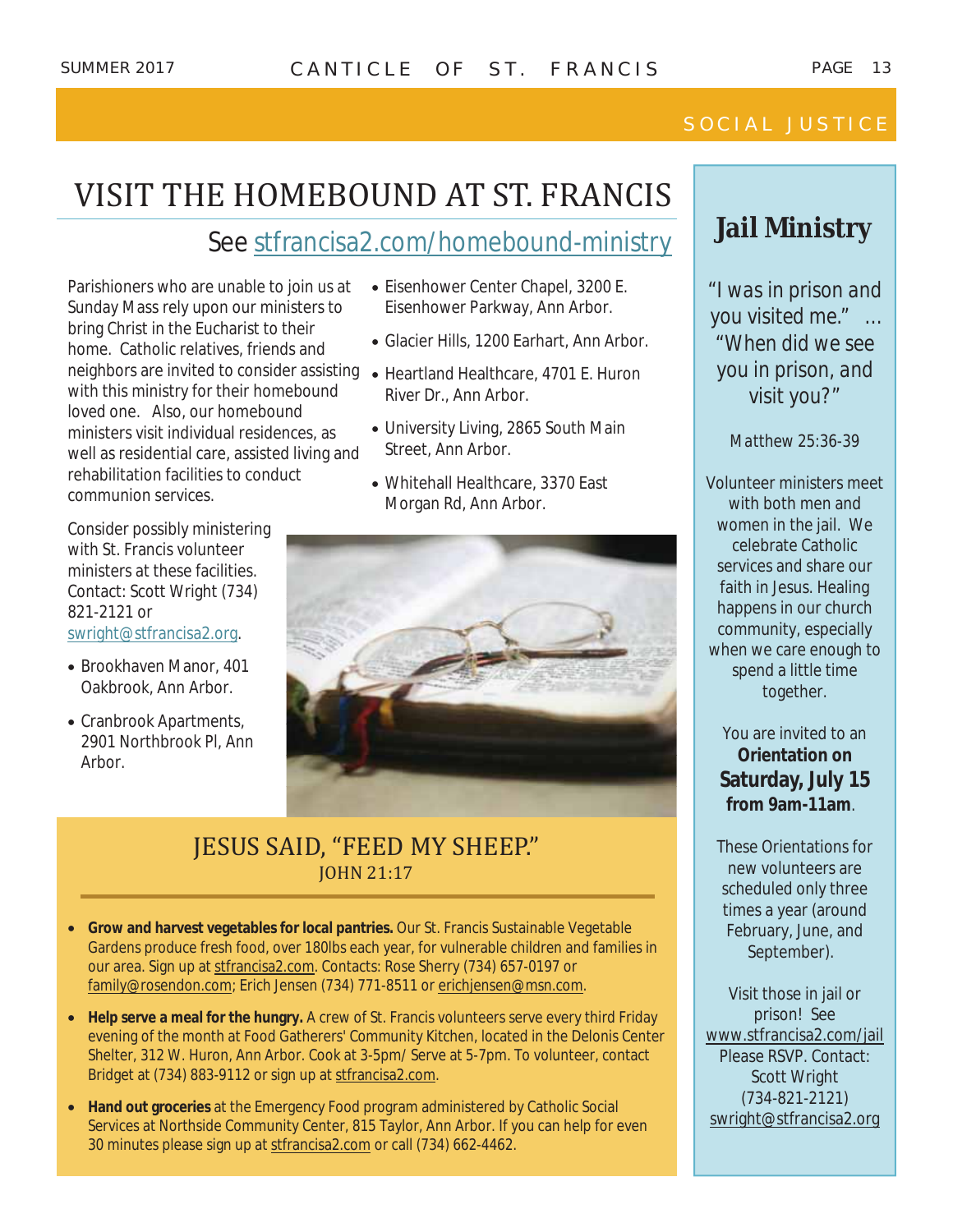#### PARISH GROUPS AND MINISTRIES

## **MINISTRY FOR MOTHERS**

#### Support, Encouragement, Community

#### **Senior Recognition Mass and Luncheon**

Mark Your Calendar! Thursday, September 21, 2017, at 11:00am

The hosting parish is: St. Joseph Parish 6805 Mast Rd, Dexter, 48130 At the corner of Mast and North Territorial Rds.

The event will begin with the celebration of Mass with Bishop Earl Boyea at 11:00am and will conclude with lunch.

Suggested donation of \$10 is greatly appreciated.

For reservations please RSVP by September 11. Please sign up by contacting Scott Wright at (734) 821-2121 or swright@stfrancisa2.org. Also, if you want to carpool let us know!

**Are you interested in connecting with other active moms on a diverse range of topics, participate in service projects, book reviews and more?** 

Through prayer, presentations and shared experiences, we help each other understand and

nurture God's presence in our lives, our families and our homes. Come share your intentions, experiences and ideas in a supportive environment.

If you are interested in more information



on the M.O.M.S. (Ministry of Mothers Sharing) group, a small group for mothers with young children that meets while children play, or a fun playgroup after morning Mass, contact Kelly Hernandez: khernandez@stfrancisa2.org or (734) 821-2122.

#### SENIORS @ ST. FRANCIS (55 & FASTER)

Join us for Mass at 9:15am in the lower level chapel then come enjoy our event. All are welcome. Bring your grandkids & family.

#### **Senior Picnic (9th annual) at Washtenaw County Farm Park Tuesday, July 11, 2017, at 11:30am**

Grilled hamburgers, hotdogs, condiments, table ware & paper products provided. Please bring a dish to share with about 8 people. Last names letter "A- M" bring dessert; Letters "N -S" bring salads; Letters "T-Z" bring fruit.

Directions from St. Francis: drive East on Washtenaw turn right on Platt Rd. go past the recreation building turn right at Washtenaw County Farm Park, 2230 Platt Rd, park and find us under the pavilion.

Please RSVP sign-up for lunch at: StFrancisA2.com/Seniors or call (734) 821-2121 by July 7 so that we have enough hamburgers & hotdogs for all.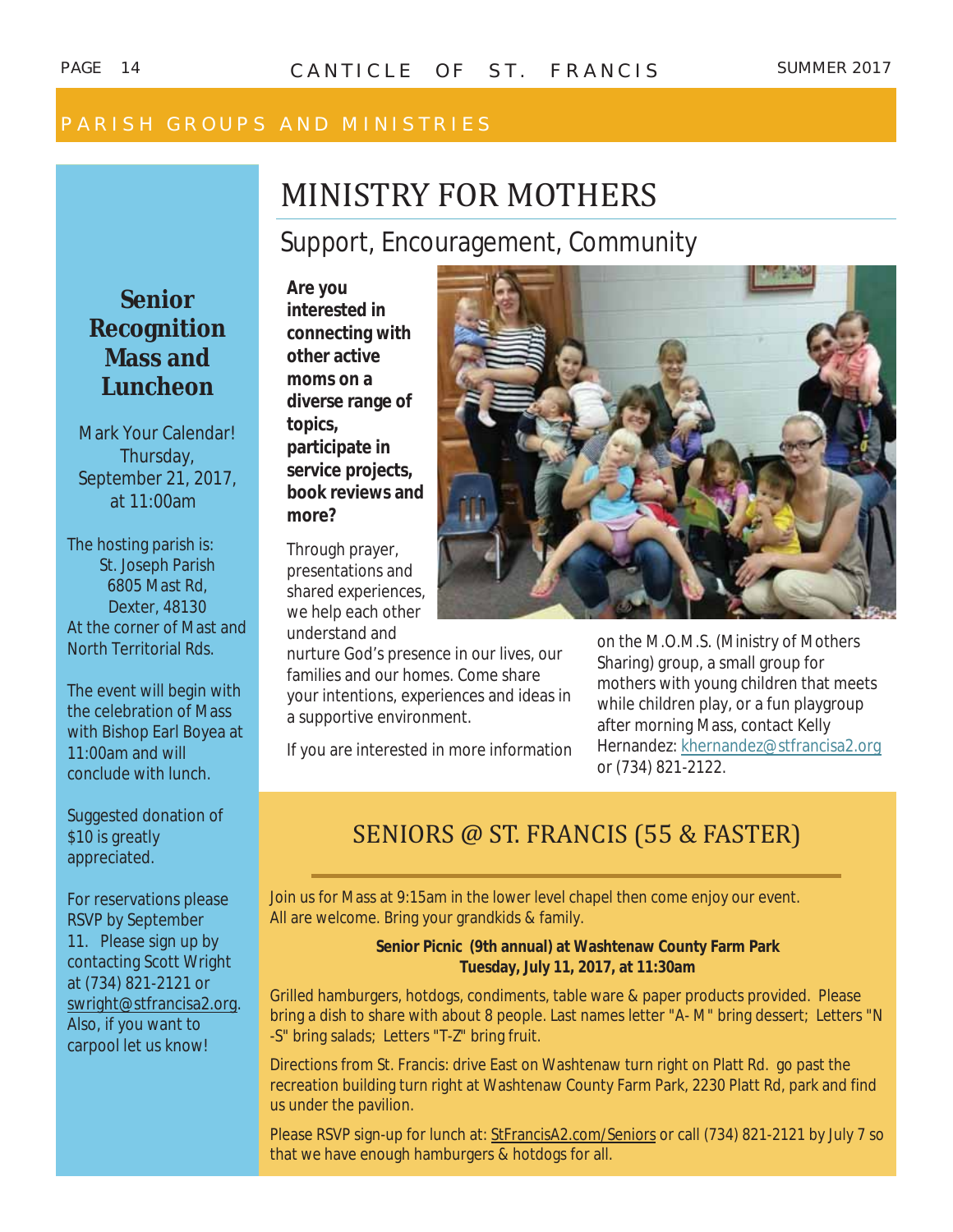#### PARISH GROUPS AND MINISTRIES

## **JOIN WOMEN'S FAITH & FELLOWSHIP**

#### Support the faith journey of your sisters in Christ



Women's Faith & Fellowship hosts monthly gatherings and speakers regarding topics of faith. All gatherings are open to women in all stages of life. Through prayer, fellowship, study, we strive to grow in our relationship with Christ and one another. Recent events have included a lecture on the significance of modern pilgrimage and a Rosary and benediction with the Dominican Sisters of Mary, Mother of the Eucharist.

We will be meeting throughout the summer to plan the Fall '17-Spring '18 events and we welcome your thoughts and ideas. If you would like to be a part of the planning committee or have suggestions for future events, speakers, or topics of interest, please contact Kelly Hernandez: khernandez@stfrancisa2.org or (734) 821-2122.



Are you looking to grow in your relationship with Christ and with other men of the parish? Do you want to grow in faith, prayer, and what it means to be a disciple?

The Men's Ministry hosts monthly gatherings of prayer and discussion on matters of faith, morals, discipleship, family life, and more.

We are planning for future events and activities and want your help! If you have suggestions for possible speakers and topics or would like to be a part of the planning meetings, contact us at: mensministry@ stfrancisa2.org.



## EVEN YOUNG CHILDREN **CAN BECOME SAINTS**

On May 13, 2017, Pope Francis declared Francisco and Jacinta Marto Saints of the Catholic Church. The brother and sister witnessed the apparitions of Our Lady of Fatima along with their cousin, Lucia Santo. Both children died of influenza before reaching twelve years of age. They are the first children Saints who are not martyrs.